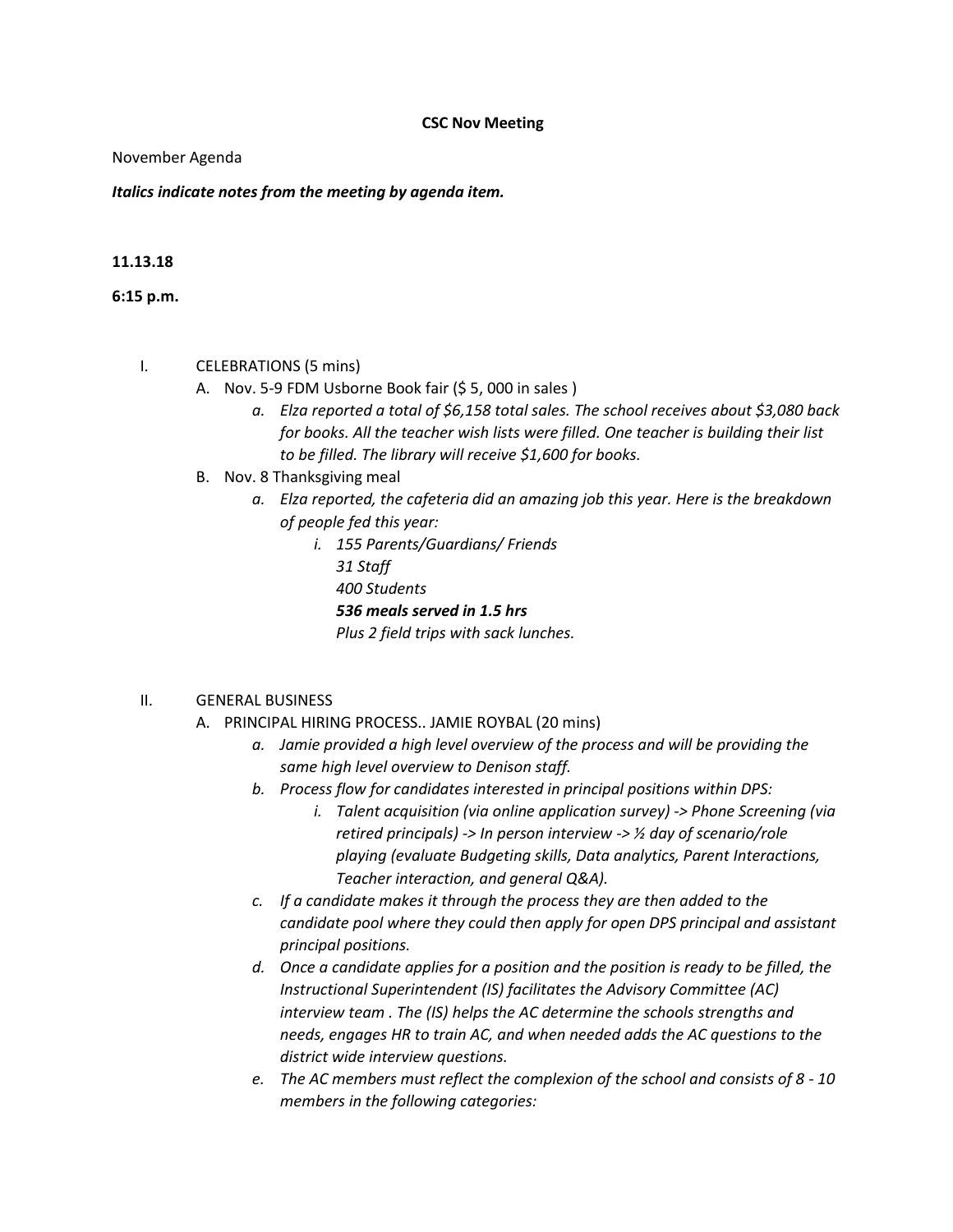- *i. 5 Building staff of*
	- *1. 3 - teachers*
	- *2. 1 - non-teacher*
	- *3. 1 - either (teacher or non-teaching)*
- *ii. 3 - 5 Parent/guardian must consist at minimum of:*
	- *1. 1 - parent of an enrolled student*
	- *2. 1 - CSC member*
	- *3. IS can push back to the CSC if the AC does not reflect the community.*
- *f. Timeline:*
	- *i. Nov 13 - Communication about principal hiring process*
	- *ii. Nov 26 - Dec 21 - Solicit community participation in AC*
	- *iii. Dec 21 - All forms should be submitted of those interested in participating in the AC.*
	- *iv. Jan 8th CSC will review forms and determine who will be on the AC*
- *g. Questions*
	- *i. Is the talent pool already determined? Jaime - No talent is added all the way through the process.*
	- *ii. Has there been a national search for candidates with a Montessori background? Jaime - Yes, DPS is advertising in AMI*
- B. SPED SUPPORT REVIEWED (5 mins)
	- Budget meeting: Nov. 12
	- *Elza provided an update that Denison is working on a budgeting problem before it gets worse. Right now things are being handled but the leadership team sees something needs to be done to relieve staff stress, and ensure services to students are met. She is working with DPS and will provide an update at the next meeting. Wanted to make sure the community is aware the problem is identified and being worked on.* 
		- o *Questions*
			- *Should parents write a letter to DPS expressing the need? Elza, not at this time. Just making us aware so that if the school receives additional funding they we are aware why.*
			- *Is it just Denison? Elza, No other schools are feeling the impact. Denison does have about 20% more need than other schools. Right now the workload is about 24 - 25 students/teacher. However the district would like the workload to be about 20 students/teacher. In order to meet that goal Denison would need at least one additional SPED teacher.*
- C. COMPREHENSIVE HEALTH EDUCATION (10 mins)
	- Presentation on Dec. 11.
	- Presenters: Rose Barcklow and Robin Kniech
	- *CSC will receive a presentation at the next meeting so we could decide what resources should be presented to students. The materials are grade level appropriate.*
	- *Questions*